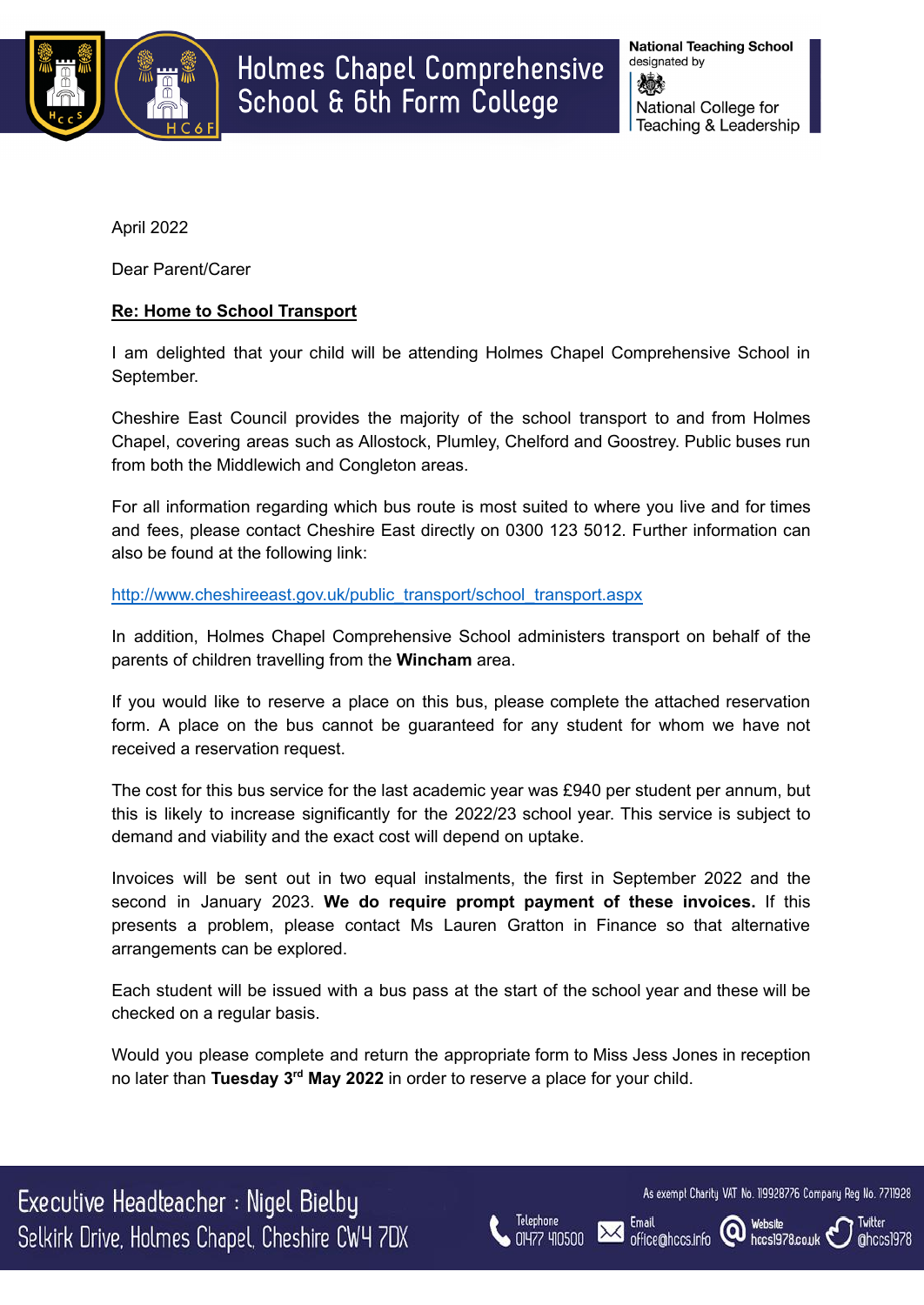

**National Teaching School** designated by 嫁 National College for Teaching & Leadership

**Please note that by requesting a place for your child you are committed to the service for the full year. Please see our full Terms and Conditions attached to this letter.**

Yours sincerely

Miss Jess Jones

Transport Coordinator

Executive Headteacher : Nigel Bielby Selkirk Drive, Holmes Chapel, Cheshire CW4 7DX



As exempt Charity VAT No. 119928776 Company Reg No. 7711928

Twitter

@hccs1978

Email office@hccs.info **@** Website

**Email** 

 $\boldsymbol{\times}$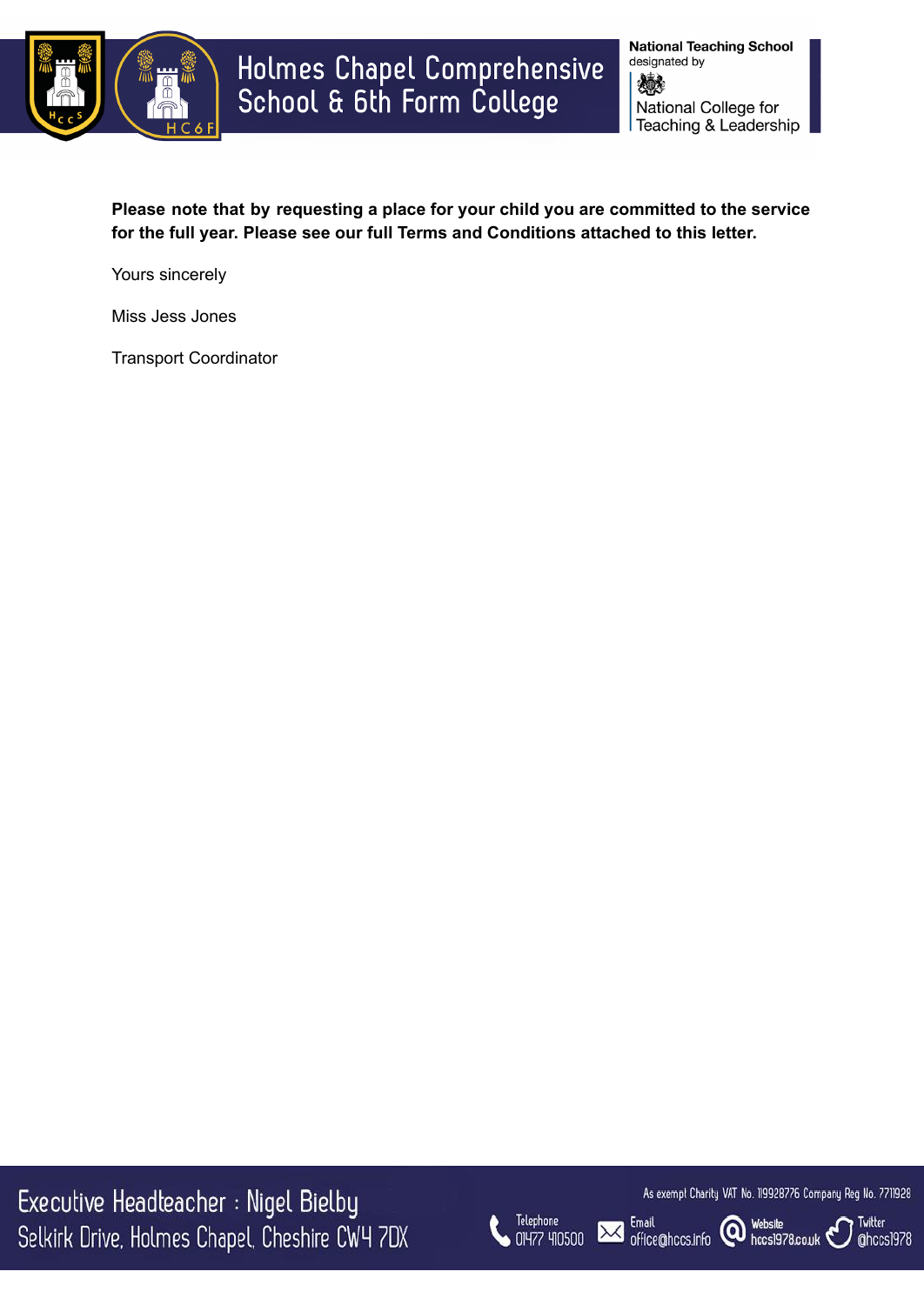

### **TERMS AND CONDITIONS**

### **Payment**

The terms of this agreement will begin on the 1st September 2022 and will remain in force and effect until the end of the school year.

Travel fees will be invoiced in two equal instalments, the first in September 2022 and the second in January 2023.

Invoices must be paid within fourteen days of the invoice date. Failure to do so may result in the cancellation of the agreement.

If payment is currently made by the Council on your behalf, please ensure you re-apply for 2022-23 as this is not automatic. Failure to do so will result in an invoice being raised to you directly.

HCCS reserve the right to cancel this agreement due to non-payment of invoices and/or student poor behaviour. The remaining annual fee will become outstanding.

#### **IMPORTANT PLEASE NOTE:**

**Parents of students enrolled at HCCS who wish to terminate their contract during the year do so on the understanding that the remaining portion of the annual cost will still be payable.**

#### **Responsibilities**

Students will be issued with a travel pass, which they must carry with them, as they will be asked to produce this pass by the bus driver. Failure to produce a valid pass may result in refusal to board the bus.

We reserve the right to amend the routes, pick-up points (and times) along with occupants of the bus at any time in order to make the best use of the coach.

There is no parental/teacher supervision on the bus other than the driver. Students must remain seated at all times for their own comfort and safety, and the safety of their fellow passengers. The buses are fitted with seatbelts and all passengers must wear these at all times. Failure to do so is not the responsibility of the school. It is the student's responsibility to look after their own belongings. However, any lost property should be reported to the Main Office and every step will be taken to recover the lost item.

Executive Headteacher : Nigel Bielby Selkirk Drive, Holmes Chapel, Cheshire CW4 7DX



**Fmail** 

office@hccs.info

As exempt Charity VAT No. 119928776 Company Reg No. 7711928

hccs1978.co.uk

(Q)

Twitter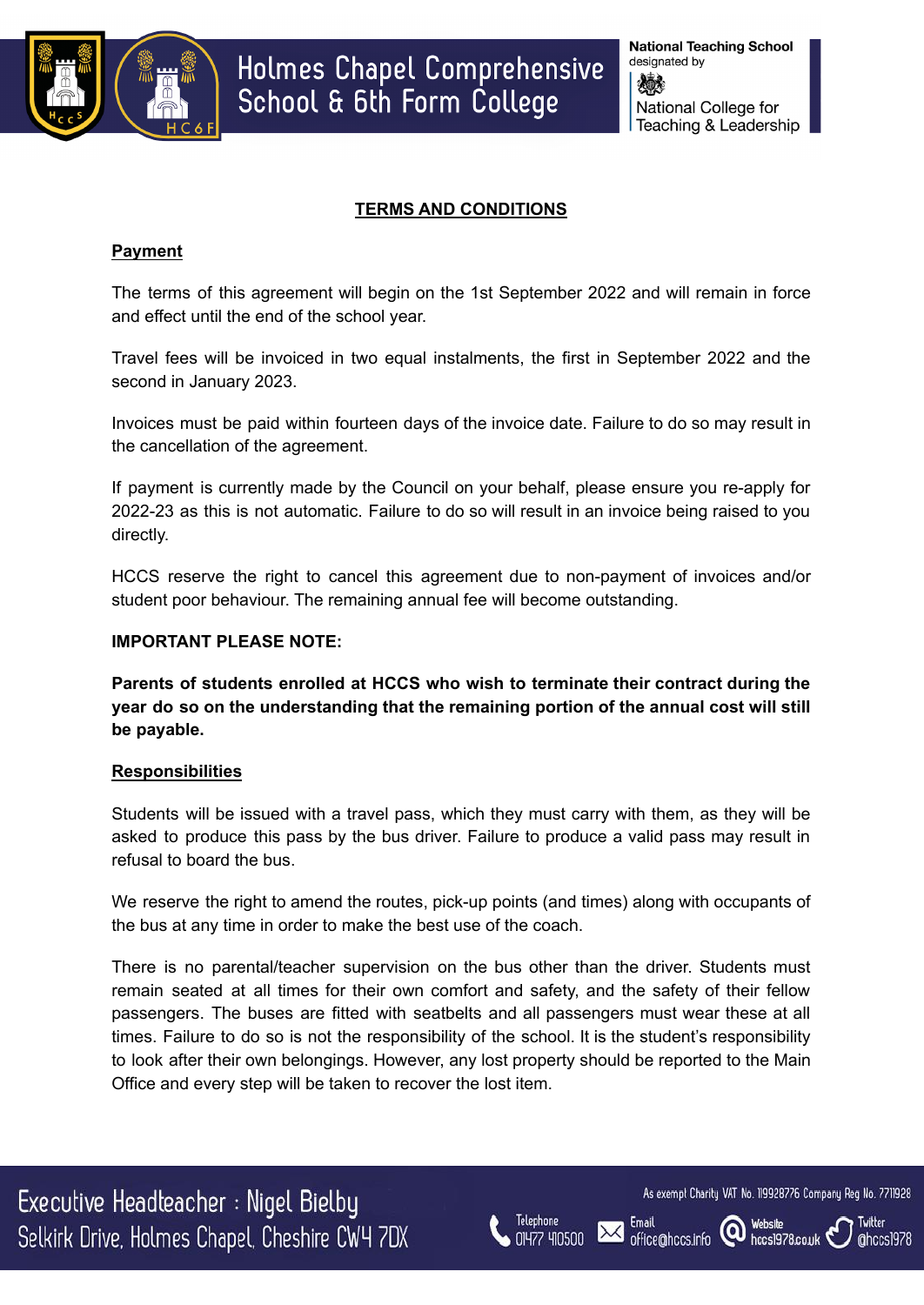

# **Wincham Bus Reservation Form**

# **Year 7 Students School Year 2022/23**

### **Please complete and return to school by Tuesday 3 rd May 2022.**

I wish to reserve\_\_\_\_\_\_\_\_\_ seat/s on the Wincham Bus for 2022/23 **I understand that the contract is for the whole school year and that the fees are payable in two equal instalments. Please see our Full Terms and Conditions on the reverse of this form.**

My child's / children's preferred pick-up point is

Signed

\_\_\_\_\_\_\_\_\_\_\_\_\_\_\_\_\_\_\_\_\_\_\_\_\_\_\_\_\_\_\_\_\_\_\_\_\_\_\_\_\_\_\_\_\_\_\_\_\_\_\_\_\_\_(Parent/Carer)

| <b>Name of Student</b> |
|------------------------|
|                        |
| 2.                     |

# **Pick-up Points**

Telephone

01477 410500

Email

office@hccs.info

- 7.40 am Four Lanes Garage, A559 at the Junction of Ollershaw Lane
- 7.45 am The Cock Pub at the Junction of Cock Lane and Warrington Rd A559
- 7.50 am Wincham Primary School
- 7.55 am Top of Fryers Road where it meets Townsend Road
- 8.05 am Lostock Green. Village Close
- 8.08 am Cheshire Grill, Lach Dennis
- 8.13 am The Country Store Post Office, Hulme Lane, Lower Peover

Executive Headteacher : Nigel Bielby Selkirk Drive, Holmes Chapel, Cheshire CW4 7DX



hccs1978.co.uk

**Website** 

(ဝ)

Twitter